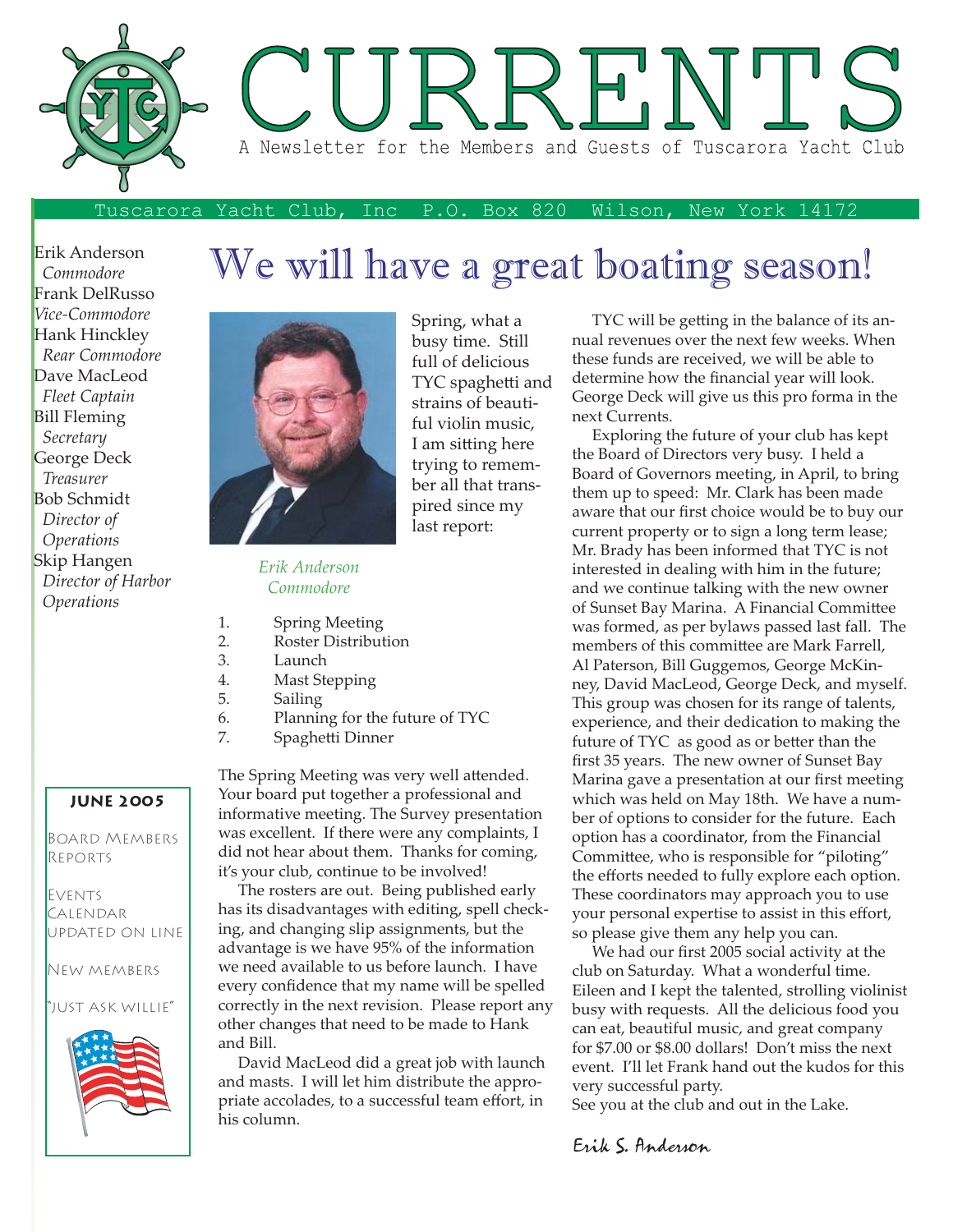### director of operations report



The boats are in the water and summer is on the way. Last year our VCR for the TV in the club disappeared. If anyone borrowed the VCR would you please return it back to the club. If anyone has an extra VCR or DVD and would like to donate to the club, we would very much appreciate it. There is a work list on the bulletin board so each member can get his or her work hours in for this

year. If you see something that needs to be done around the club just do it and put in for the hours. Where there are two dock boxes together could you move them back to back, it makes cutting the grass much easier. <u>Please</u> watch *your speed around the club, there are more children around playing and we don't want any accidents.* This year no outside wood fires are permitted any where except in front of the clubhouse where a new fire pit will be built. The stewards this year, Devin, Heather, Ian and Sam, are back from last year and will be doing their scheduled jobs again. If anyone needs to borrow a life jacket for a guest on their boat, ask one of the stewards, the club has a few for your use. The coast guard regulation states that each person must have their own life jacket. If anyone would like a free Vessel Safety Check, the names of certified inspectors are on the club bulletin board. This year lets all pitch in and keep the club and grounds as clean as possible. If anyone sees a problem, please let one of the stewards or me know. See you on the water.

Bob Schmidt

## director of harbor operations



The boats are back in the water - let the good times roll. While quite a bit of work was done over the winter to reinforce and level docks I suspect as you get onto your dock you may find that additional work is needed. To this end quite a bit of pressure treated lumber has been purchased and is available for dock repair. Please feel free to use the lumber located at the storage building for dock surface repair. If you need

side boards, which are placed at the discretion of the boat owner, please see me at I-11 or call and we can discuss your needs.

 Thanks to Red Clark we now have available two large piles of stone to fill openings along the breakwall. Red has also agreed to loan us a skid loader to move stone. In the meantime if you have openings that need filling please feel free to use the stone for your water front repair. If you would like to put in Member Service Hours repairing wall damage please feel free to do so and note your hours on the Member Service slips available in the club house. If you have questions please contact me.

 As always if you have dock or harbor concerns I am available to discuss your ideas. This year, long time member Tony Stashak has volunteered use of his floating work barge and water jet probe to address repair issues that require water access. With this equipment we should be able to resolve problems with small diameter piling.

 As always think SAFETY around the water, with the lake at 48 degrees, hypothermia is a life threatening risk.



### fleet captain's report

I don't know if it was a record, but long-time members couldn't believe the speed of this years launch crew! Many members, long-used to 09:00 or 10:00 launches,

were shocked to learn that the crane was at their boat at 07:00; 19 boats launched on Friday and 67 more by 16:00 Saturday.

Skip Hangen

 Heartfelt thanks go out to Michael Algase, Jeff Strothman, and Pete Hubbell. Their leadership and guidance of some very heavy equipment set the stage for a safe, damage-free effort. Keeping the crew fed to maintain the pace (and keeping them in good spirits besides) was the team led by Pat Glaser and Nancy Van Vorhees.

No effort succeeds without the members who step up year in and year out. Your boats are in the water; masts are stepped, and cradles removed to storage thanks to: Joe Emmons, Dick Rosenberg, Bob Hasse, Peter Keller, Rick Azarella, Pat Lockwood, Bill Halliday,

Gary Baxter, Tom Gray, Don Sipes, Dean Aschenbrenner, Jon Patterson, Brian Gaske, Mike Tomaino, Roger Maddigan, Bob Schmidt, Jack Krasney, Tony Grisanti, Jim Romanowski, Hank Peters, Sam Libordi, Jim Varner, Paul Wotka, Tom Beachy, Ken Coutts, Harry Buckholtz, Gene Haas, Al Patterson, Ken Glaser, Larry Chapman,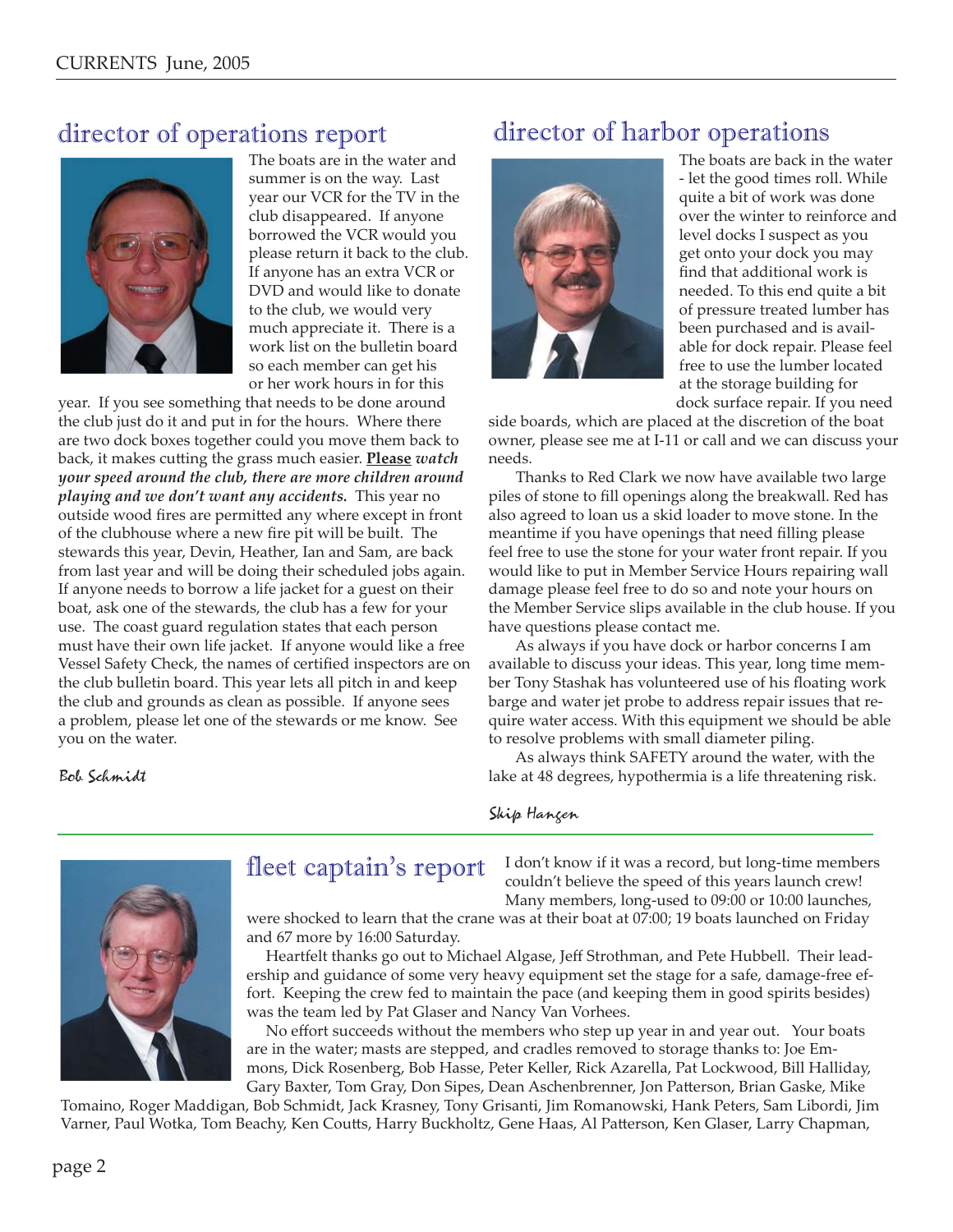#### meet our new members

 Please join me in welcoming another Second Generation TYC'er, Greg Sutton and his wife Adrienne, back to TYC. Son of one of TYCs early members, Greg grew up on the Island, graduated from TYC's early years Junior Sailing Program and taught sailing at the Club. He and his wife, both life long residents of Lockport, graduated from High School there in 1974. Greg went on to Alfred State College and then UB where he received a Civil Engineering degree. He is the Regional Remediation Engineer for the NY Dept of Environmental Conservation. Adrienne is a Teachers Aid in the Lockport School District and works with the intergrated Kindergarden program. Greg and Adrienne have three children; Nick age 20, Chris age 18 and Emily age16.

 Greg did some sailing boat racing in the 1980's out of Erie Basin Marina on his cousins boat but most of the time was spent in sports activities with his growing children. He coached several sports and is currently on the Board of Govenors for the Kenan Center in Lockport. He is also an avid wood worker. Greg and Adrienne recently purchased a Sabre 28 which will be launched soon and moved to slip H-37. They are currently involved in the Spring ritual of boat preparation. While growing up at TYC, Greg, Brian Burhans, and Brian's older brother Keith made a summer habit of sailing father Bill Burhans boat to Toronto. As they grew up these trips became annual fishing trips. The plans for the future starting in 2005 include a two boat flotilla to Canada. If you want some experienced sailing company across the pond you might stop by to see Greg or Brian. Please make a point of including visits to the Sutton's boat when you are at the club this summer and welcoming them into the TYC family.

#### rear-commodore's report



Congratulations, despite the tenuous status of TYC, those members who know how to have fun enjoyed our annual Spaghetti Dinner. Do you believe we actually made money on our first social activity of the year? The success of the party was assured when Pat Glaser, the newest "wannabe Italian," joined the triumvirate of Hinckley, Emmons and Del Russo. She took charge and really did a super job,

while Hank, Joe and I did as we were told. We give a sincere big thank you to Pat and her group of helpers starting with Maureen Hangen and Kathleen Tumulty, who did the phone tree. The kitchen helpers were Ken Glaser, Janice O'Keefe, Marsha Emmons, Chris MacLeod and Claudia Del Russo. Ticket takers were Trish Schiffman and Sharon Murphy. Clean up crew was headed by Kandis Adelizi. Once again our head chef Jim Rebholtz was outstanding, and what would an Italian party be without our strolling violinist Gregory Docenko. We are making plans for next year's gala Italian festival so be there or be square. Our next event is the Commodore's Sail Past on June 18, 2005. Check your calendars. In fact, we are in the stages of planning that event. Expect some interesting changes to take place on that date.

Frank Del Russo

Hank Hinckley



### secretary's report

I would like to thank everyone involved in the Spaghetti dinner, It was well organized and the food was delicious. I am sure everyone had a great time.

 There are some upcoming dates to keep in mind. The first is the next Board of Director's Meeting, scheduled for Monday June 13th at 7:00 PM (at the club house). The Sailpast activities are

scheduled for Saturday June 18th. The schedule is as follows:

- 1:00 PM All members are asked to meet on the patio for Raising of the Flag Ceremony and Blessing of the Fleet.
- 1:45 PM Skipper's Meeting for the Sailpast.
- 5:00 PM Dinner will be served by your "Grill Masters" / Board of Directors. (we are having "gourmet" hotdogs and hamburgers)

There is a sign up sheet in the club house. Please bring a specialty (side) dish or dessert to share.

 The Club now has a computer with internet access available for all members and guests. The computer is located in the club house and



if you have any questions please contact the steward on duty or myself.



 Don't forget that there will be a Father's Day Brunch on Sunday June 19th, hosted by Linda & Ed Kelly (and their crew). So come down for Sailpast and make a weekend of it. Bill Fleming

www.tycwilson.com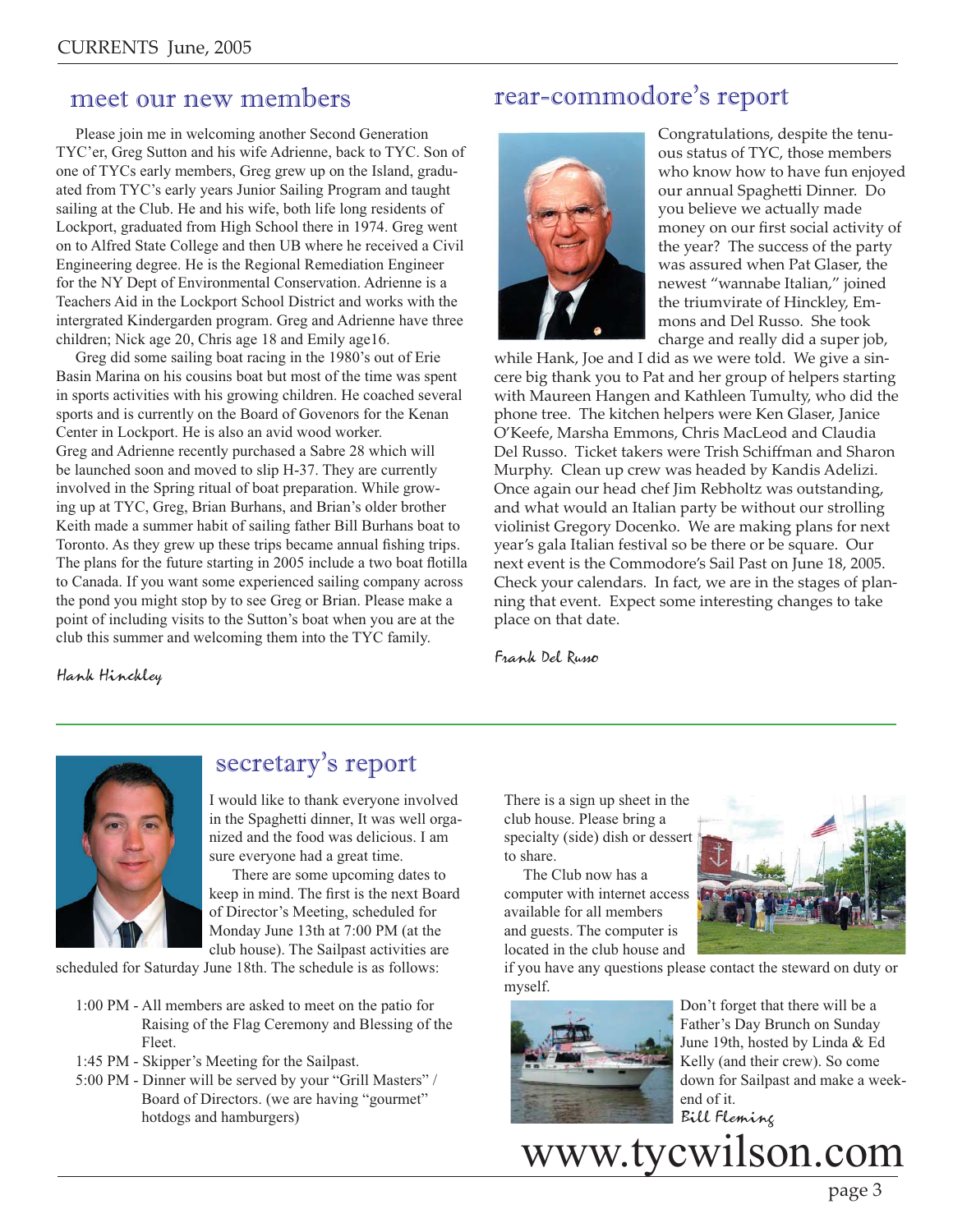

**ASK WELL** Welcome to another season of boating, and more importantly another chance to work on those projects. I have been asked to host a column on boat electronics. I will be writing hints and tips on all aspects of wiring on the boat that you may encounter. In each issue of the Currents I will relate to problem areas. I will cover "how to" techniques,

wiring terms, and try to answer any questions that you may have. A little known fact is that many insurance claims for damage and sometimes total loss to a boat was caused by the faulty wiring.

 I would like to remind everyone that most of your wiring needs start at the Battery (12 Volts DC) and in many cases may start at the shore power outlet (120 or 240 Volts AC ) (sometimes called house current) at your slip. Starting with the shore power cord; this outlet has a high amount of current available, somewhere between 25 and 30 AMPS. After this amount of current is exceeded the fuse or circuit breaker should trip, disconnecting the power. This happens to protect any equipment, wiring, and hopefully your boat. If you have had a breaker trip, then there is something wrong and it should be checked. Even an old shore power cord can be at fault. The 30 AMP circuit protector I spoke of will not protect your boat in some cases because most wiring on the boat is not rated to 30 amps. You must have protection on the boat which is rated at lower current rates. This protection will be different on most every boat, but the concept will be the same. Here is just one example for the most simple of AC Boat wiring. The shore power cord receptacle on the boat should go directly to a master switch with protection (circuit breaker or fuse), and then go to your plug outlet for AC use. This protection should be of lower current rating (15 to 20 Amps). This will protect your smaller wiring that is in the boat. In addition to protecting your boat and equipment, you should also include a new GFI (ground fault interruption) receptacle in your boat. This will help prevent any injury. This is the same type of

receptacle that is required in your home bathrooms and kitchens when water is close.

I did not forget about the battery only installations. Your battery should be fastened down and the terminals should be covered to prevent accidental shorting of the plus and the minus terminals (or the red side and the black side). Failing to do so could cause serious damage and even explode. As we talked about protection earlier we also need protection here. You just can't hook up everything that you install without a fuse or circuit breaker, and these fuses need to be rated low enough to protect the wiring and equipment. Also, the wiring needs to be the right size to do the right job. I know that some of this article or maybe most of may sound confusing, but hopefully this will get you thinking about what makes that deck light come on or why your VHF radio goes on and off by itself. If you want any further explanation on what I said here, please stop by I-61 and we can talk about your boat wiring. I can also work with you via e-mail. Send questions to WILLIE.HAYS @ NETZERO.COM. I will be more than willing to share ideas about upgrading, installing new equipment, or fixing wiring issues you may have.

#### Be Safe, Willie





#### treasurer's report

I want to thank all the members that attended the Spring Membership Meeting and accepted the treasurers report.

It is vital that all members understand the club's financial situation during these trying times. If you have any questions about the report please call me at 834-4077 or email me at altobass7350@adelphia.net. If you have any questions about your bill please call or write Peter Fleckenstein, our book keeper. His phone number and email address are in the roster.

Please make every effort to send Peter your dockage payments on time. It is extremely important that we have enough money for our next lease payment and that we have a true accounting of our financial assets so that the board will be able to make the financial decisions that will keep TYC afloat for another year. Both Sharon and I are looking forward to seeing all of you at Sail Past and out on the lake this summer. Have a great year and good boating. George Deck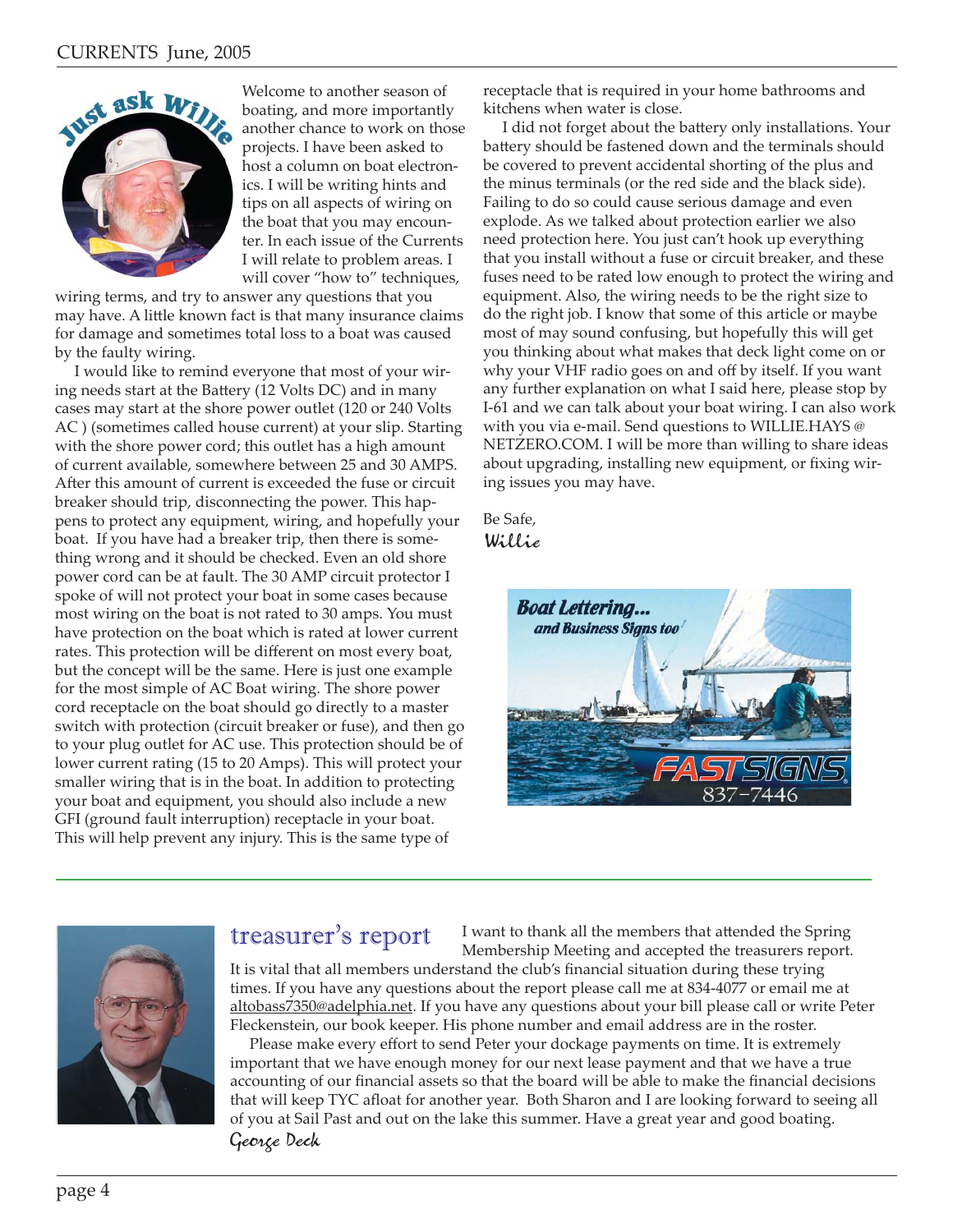John Warchocki, Dave Brown, Bryan Burnhans, Doug David, Dan Schofield, Rick Sindoni, Paul Van Vorhees, Paul Reid, Dave Kahl, Ernie Pipiles, Hank Hinckley, Bob Reilly, Rich Tuyn, Jill Beebe, Bud Campbell, Dan Barufaldi, Pat Mounce, Carol Varner, Cathy Kranz, Valerie Voisard Kessler, Jim Krakowiak, and Peter Fleckenstein. If I missed saying thanks to you, please stop by for an apology and an amendment – your help made it all possible.

 I can't relax for the summer just yet. We are in the midst of "musical docks". I am posting all available slips on the Club Bulletin Board. Slips are posted for at least two weekends and as close to two weeks as possible. We are assigning new slips based on seniority and best use of the slip in relation to vessel size. Please keep current on the postings because as one member moves, a new slip becomes available.

 Again, thanks for all the help making launch a success and look forward to a fine season.

Dave Mac Leod



#### rear-commodore's report



WHAT A GREAT TURNOUT!! April 16 – the date of our Spring Meeting seems like quite a while ago as I type this, but it was only 5 weeks ago that the Club House was filled to overflowing to hear John and Toni Gardner's summary of our member survey. The report covered what you liked and what you wanted and where you want your Board to go in the future. You wanted more financial information and

George obliged with a complete breakdown of 2004 and our 2005 expectations. You wanted more social events and Frank laid out what promises to be a really fun filled summer program. You wanted a successful launch and Dave certainly came through. You wanted smooth club house operation and Bob detailed his plans. You wanted dock facility improvements and Skip has certainly come through given the limited authorization we have as leasees. Bill was there to distribute the 2005 TYC Rosters and membership cards and Erik provided a very informative and candid summary

of the state of negotiations with our current landlord and prospects for the future here on Mr. Clark's island or up the bay at Sunset Marina. If you want an electronic version of the survey please see me. Name tags have been put on the Rosters that were not picked up at the meeting and the tagged Rosters are in the Club House.

 June 1st was the deadline for making up hours for the 2004 Member Service Program and bills will be sent to those members who were not successful in meeting the 2004 requirements.

 The 2005 Member Service Program is in full swing, well over 300 hours of member service time have been recorded and things around the Club are really starting to look great. Boats were launched. Grass is being cut. Windows washed and the Club House polished. Cindy Scannapieco is heading up the beautification effort and the Club has come out of its winter doldrums to become our summer home and center for Lake Ontario water sports enjoyment. If you have put in hours and they are not reflected in the May status report posted on the bulletin board please fill out a slip and put it in the box. If you are looking for things to do please consult the club bulletin board or call Skip (741-3747), Frank (631-5872), Bob (688-8095) or myself. The Member Service Program is a great way to not only help make your club better but also to meet and get to know fellow members. If you would like to fulfill your 2005 Member Service Program hours by making phone calls please contact Maureen Hangen, Chairperson of the TYC 2005 Phone Committee.

The Currents is your newsletter. One of the things you asked for in the survey was some technical info on marine activities. Willy Hayes has agreed to author a column addressing Electrical Issues on the water. If you have a topic you would like to read about please see Bill Fleming or myself and we will see if we can line up a local expert. If you are willing to get your copy of the Currents electronically to reduce club postage expense please drop Bill an e-mail at bill@tycwilson.com

Hank Hinckley